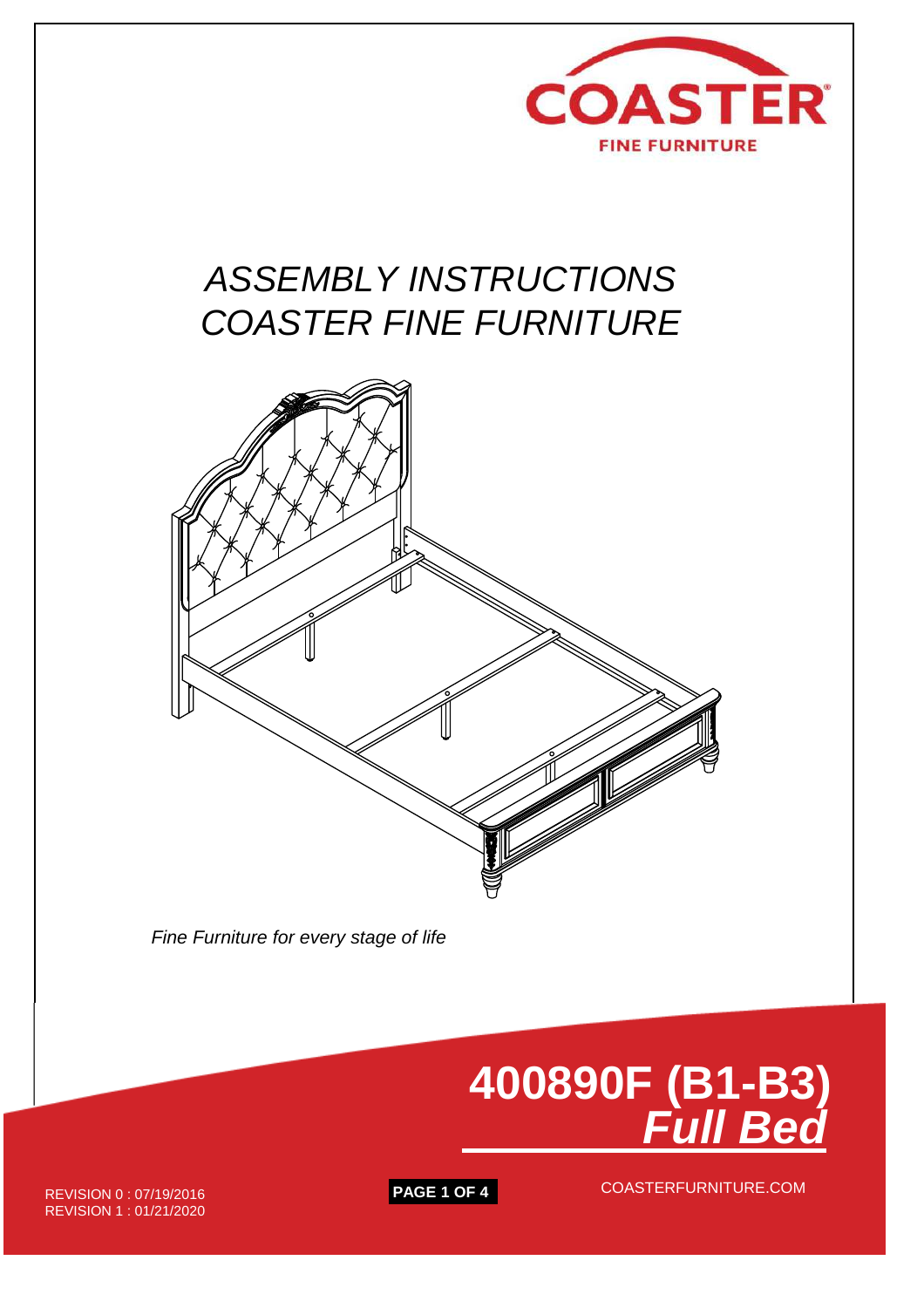# ITEM:**400890F (B1-B3)**

## **ASSEMBLY INSTRUCTIONS**

## **ASSEMBLY TIPS:**

- 1. Remove hardware from box and sort by size.
- 2. Please check to see that all hardware and parts are present prior to start of assembly.
- 3. Please follow attached instructions in the same sequence as numbered to assure fast & easy assembly.



### **WARNING!**

1. Don't attempt to repair or modify parts that are broken or defective. Please contact the store immediately.

2. This product is for home use only and not intended for commercial establishments.

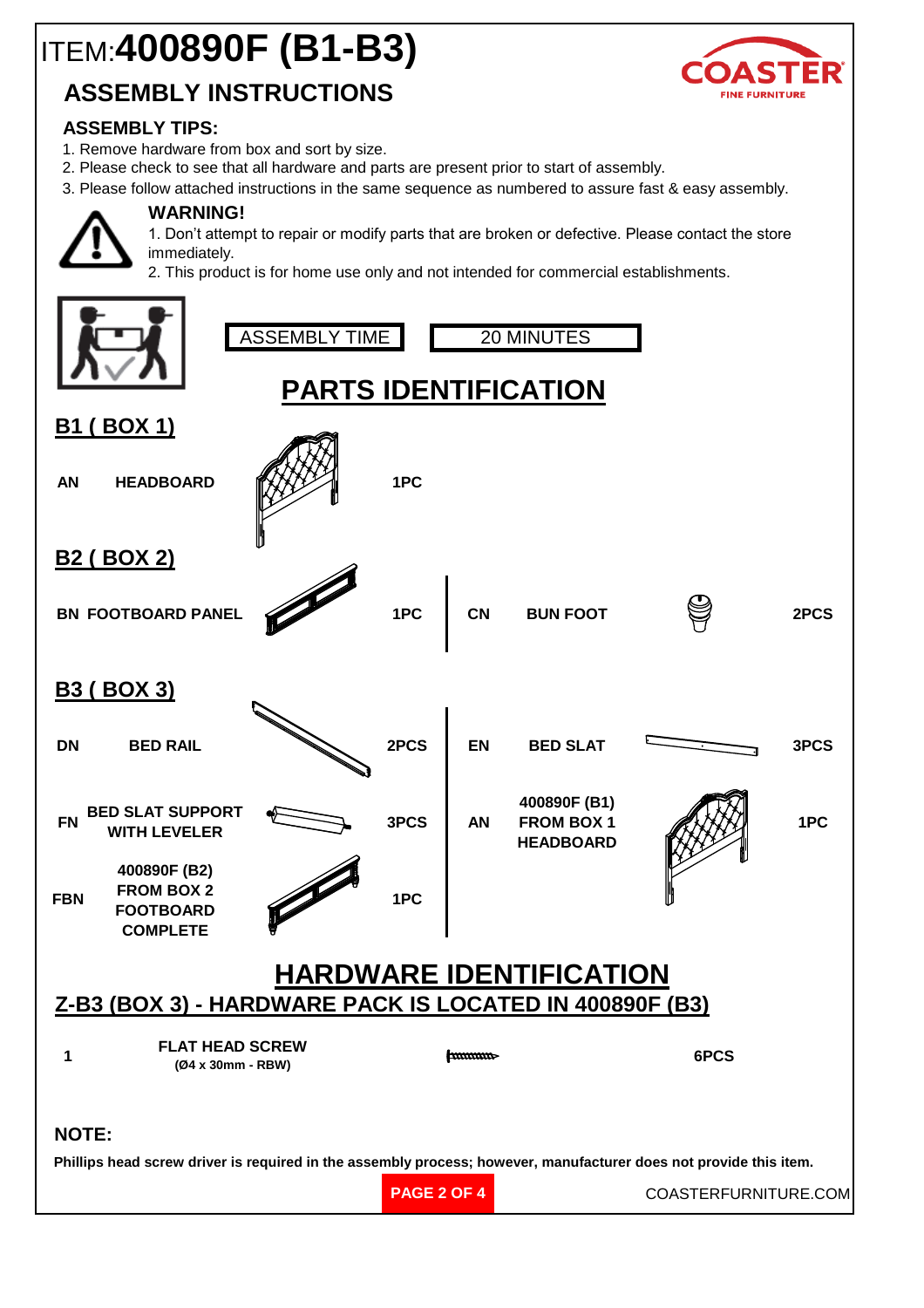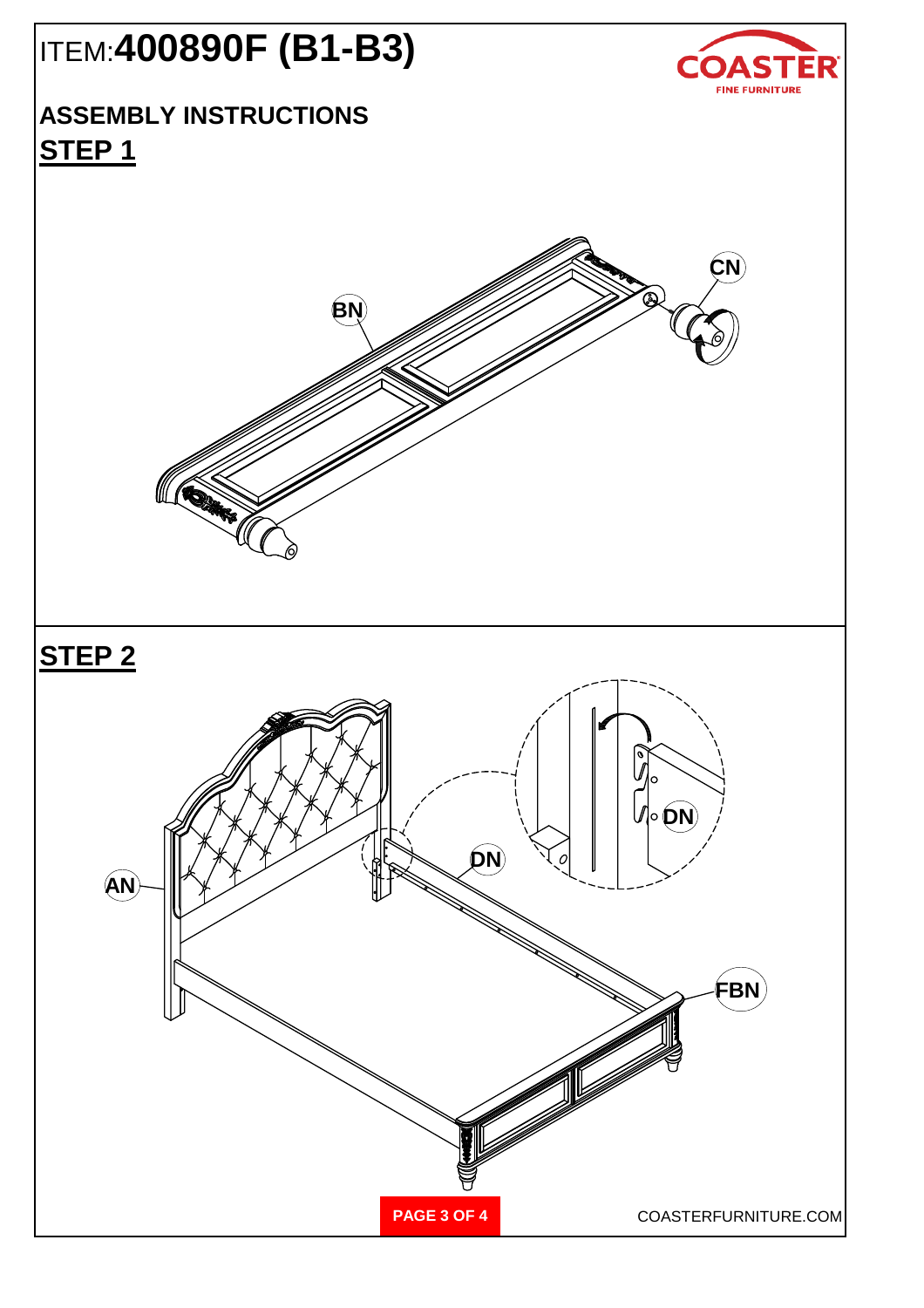